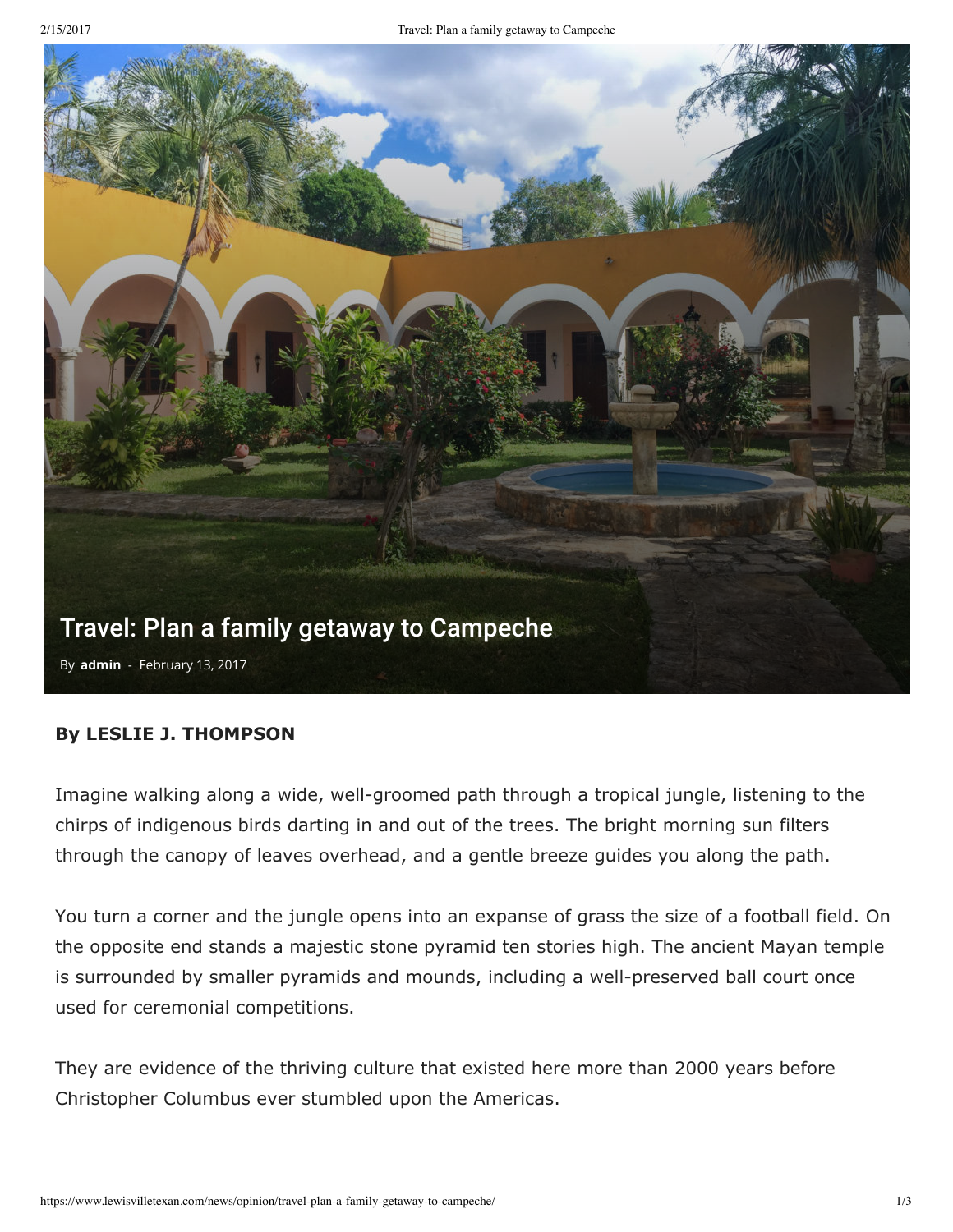From the Grand Canyon to Disneyland, the U.S. offers an endless variety of family-friendly destinations for spring break or summer getaways. But for a truly unforgettable vacation, San Francisco de Campeche, Mexico can't be beat.

Located on the Yucatan Peninsula, the Colonial city of Campeche, pronounced kahm-PEH-cha, was once a main port for commerce between Europe and Mexico and still reflects Spanish and Caribbean influences in its architecture and cuisine. In response to numerous pirate attacks, authorities in the late 1600s fortified the city with a large wall and eight massive bulwarks equipped with cannons for defensive fire. Remnants of the structures remain, including the Puerta del Mar—the stately "Sea Gate" that faces the gulf—and the Fort of San Miguel.

Just inside the Sea Gate is the old city center, its storefronts occupied by boutiques and restaurants, along with the usual smattering of pharmacies, coffee bars and convenience stores that one would expect in any modern city.

Thanks to a government-sponsored program in the 1990s, more than 1,600 historic buildings have been carefully refurbished to their previous glory, with ornate wrought-iron balconies perched above grand arched doorways that look out onto cobblestone pedestrian zones. The stucco facades are painted in varying shades of sienna, sky blue, marigold yellow and soft pink, providing a vibrant visual palette when touring the historic city center on foot.



*(Photo by Craig B. Thompson with [GlobalVideoHQ](https://globalvideohq.com/))*

For a more relaxed approach, hop on the Campeche Street Car at the Plaza de la Indepencia also known as El Parque Principal—for a leisurely tour of the city's main attractions, including historic neighborhoods, the Tukulna House of Crafts, and the Campeche Cathedral, which dates back to the 16th century.

On the north side of the square, El Palaceo Centro Cultural houses a small museum featuring artifacts, interactive games, audiovisual displays, and replicas of ships and clothing.

On the weekends, the government building's gold-hued walls also act as a block-long screen for a free sound and light show called Videomapping Campeche. This spectacular feat of technology uses music and animation to tell the story of the city's roots, from the pre-Mayan era through modern day, and is not to be missed.